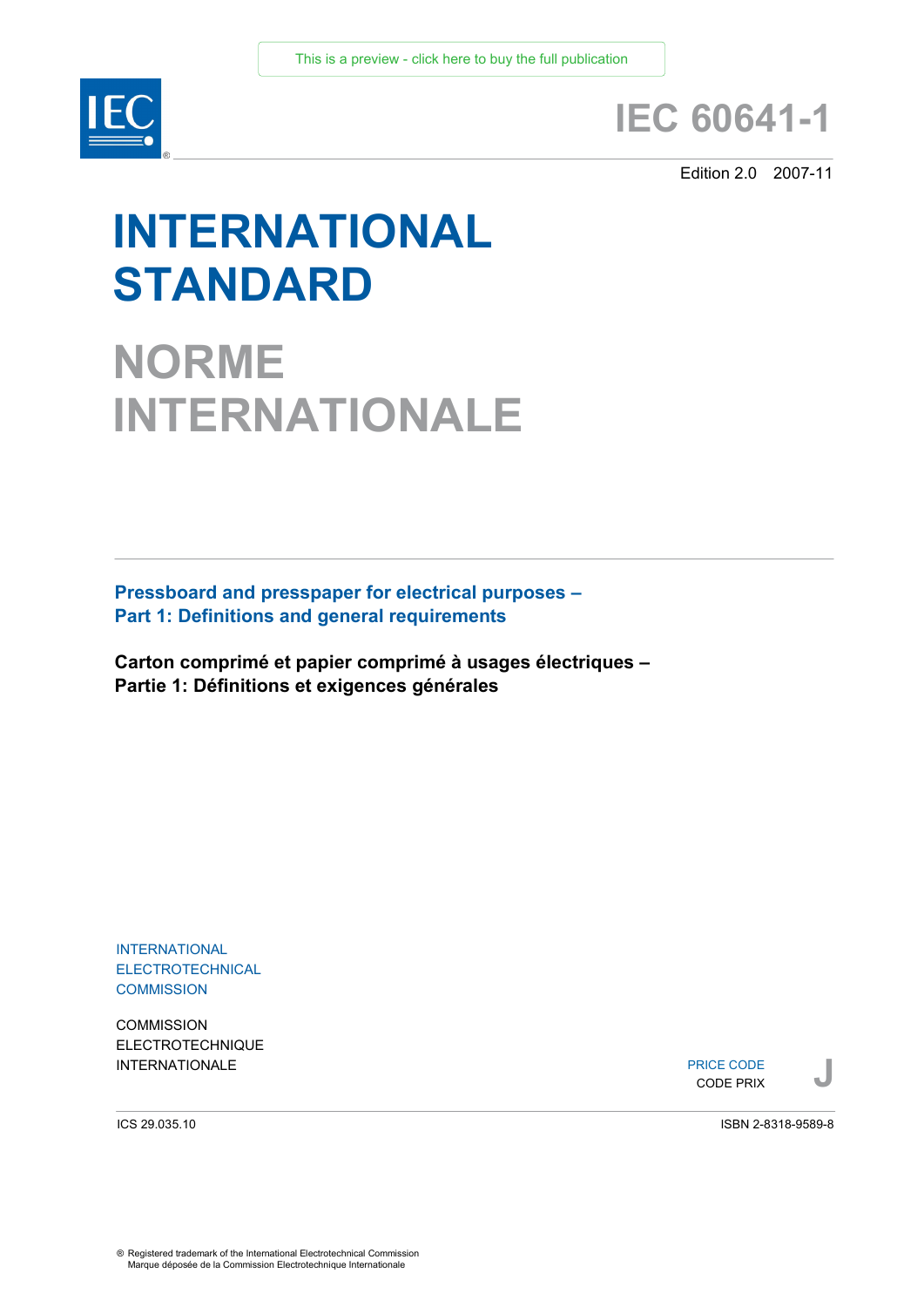$-2-$ 

60641-1 © IEC:2007

# **CONTENTS**

| $\mathbf 1$   |     |  |  |  |
|---------------|-----|--|--|--|
| $\mathcal{P}$ |     |  |  |  |
| 3             |     |  |  |  |
| 4             |     |  |  |  |
|               | 4.1 |  |  |  |
|               | 4.2 |  |  |  |
|               | 4.3 |  |  |  |
| 5             |     |  |  |  |
| 6             |     |  |  |  |
|               |     |  |  |  |
|               |     |  |  |  |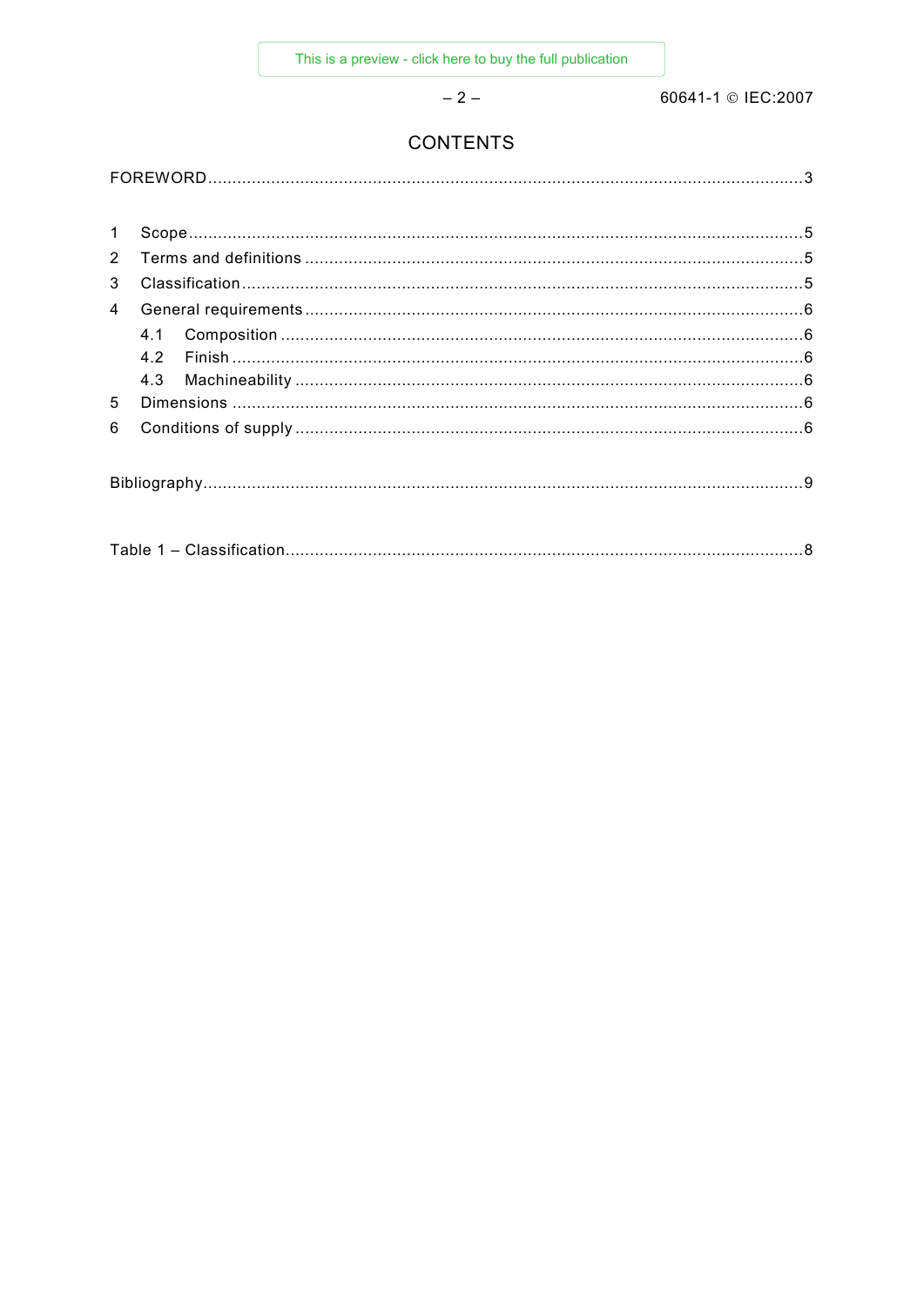<span id="page-2-0"></span> $60641-1$  © IFC: 2007 – 3 –

#### INTERNATIONAL ELECTROTECHNICAL COMMISSION  $\frac{1}{2}$  ,  $\frac{1}{2}$  ,  $\frac{1}{2}$  ,  $\frac{1}{2}$  ,  $\frac{1}{2}$  ,  $\frac{1}{2}$

#### **PRESSBOARD AND PRESSPAPER FOR ELECTRICAL PURPOSES –**

#### **Part 1: Definitions and general requirements**

#### FOREWORD

- 1) The International Electrotechnical Commission (IEC) is a worldwide organization for standardization comprising all national electrotechnical committees (IEC National Committees). The object of IEC is to promote international co-operation on all questions concerning standardization in the electrical and electronic fields. To this end and in addition to other activities, IEC publishes International Standards, Technical Specifications, Technical Reports, Publicly Available Specifications (PAS) and Guides (hereafter referred to as "IEC Publication(s)"). Their preparation is entrusted to technical committees; any IEC National Committee interested in the subject dealt with may participate in this preparatory work. International, governmental and nongovernmental organizations liaising with the IEC also participate in this preparation. IEC collaborates closely with the International Organization for Standardization (ISO) in accordance with conditions determined by agreement between the two organizations.
- 2) The formal decisions or agreements of IEC on technical matters express, as nearly as possible, an international consensus of opinion on the relevant subjects since each technical committee has representation from all interested IEC National Committees.
- 3) IEC Publications have the form of recommendations for international use and are accepted by IEC National Committees in that sense. While all reasonable efforts are made to ensure that the technical content of IEC Publications is accurate, IEC cannot be held responsible for the way in which they are used or for any misinterpretation by any end user.
- 4) In order to promote international uniformity, IEC National Committees undertake to apply IEC Publications transparently to the maximum extent possible in their national and regional publications. Any divergence between any IEC Publication and the corresponding national or regional publication shall be clearly indicated in the latter.
- 5) IEC provides no marking procedure to indicate its approval and cannot be rendered responsible for any equipment declared to be in conformity with an IEC Publication.
- 6) All users should ensure that they have the latest edition of this publication.
- 7) No liability shall attach to IEC or its directors, employees, servants or agents including individual experts and members of its technical committees and IEC National Committees for any personal injury, property damage or other damage of any nature whatsoever, whether direct or indirect, or for costs (including legal fees) and expenses arising out of the publication, use of, or reliance upon, this IEC Publication or any other IEC Publications.
- 8) Attention is drawn to the Normative references cited in this publication. Use of the referenced publications is indispensable for the correct application of this publication.
- 9) Attention is drawn to the possibility that some of the elements of this IEC Publication may be the subject of patent rights. IEC shall not be held responsible for identifying any or all such patent rights.

International Standard IEC 60641-1 has been prepared by IEC technical committee 15: Solid electrical insulating materials.

This second edition cancels and replaces the first edition published in 1979 and amendment 1 (1993). This edition constitutes a technical revision.

The main changes with respect to the previous edition are listed below:

- the kind of surface finish shall no longer be specified in the standard;
- fixed nominal thicknesses have been replaced by preferred thicknesses;
- types B.6 and P.6 have been replaced, but the designations have been kept;
- types B.7 and P.7 have been deleted.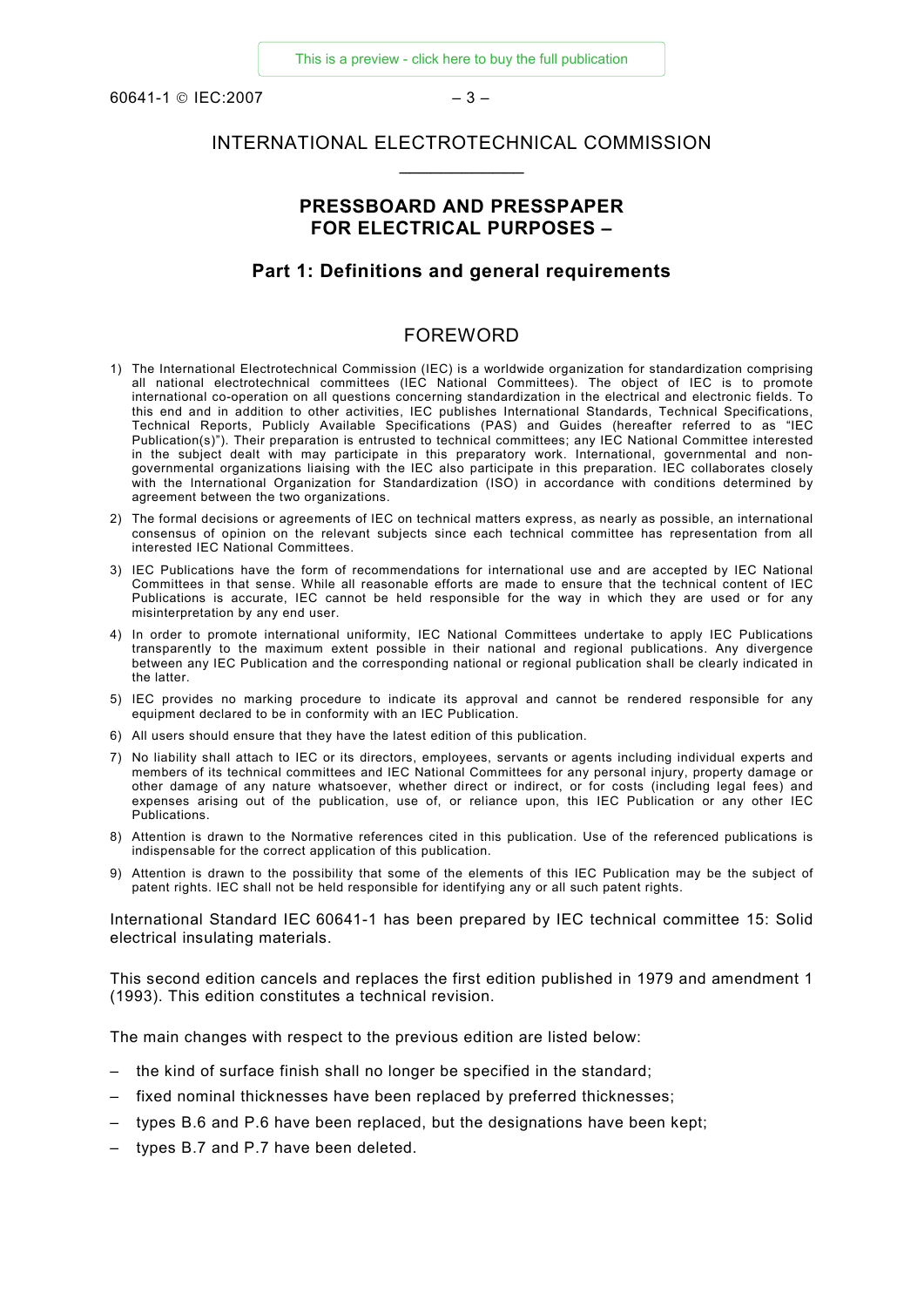– 4 – 60641-1 © IEC:2007

This bilingual version, published in 2008-01, corresponds to the English version.

The text of this standard is based on the following documents:

| CDV        | Report on voting |
|------------|------------------|
| 15/352/CDV | 15/388/RVC       |

Full information on the voting for the approval of this standard can be found in the report on voting indicated in the above table.

The French version of this standard has not been voted upon.

This publication has been drafted in accordance with the ISO/IEC Directives, Part 2.

A list of all the parts in the IEC 60641 series, under the general title *Pressboard and presspaper for electrical purposes*, can be found on the IEC website.

The committee has decided that the contents of this publication will remain unchanged until the maintenance result date indicated on the IEC web site under "http://webstore.iec.ch" in the data related to the specific publication. At this date, the publication will be

- reconfirmed,
- withdrawn,
- replaced by a revised edition, or
- amended.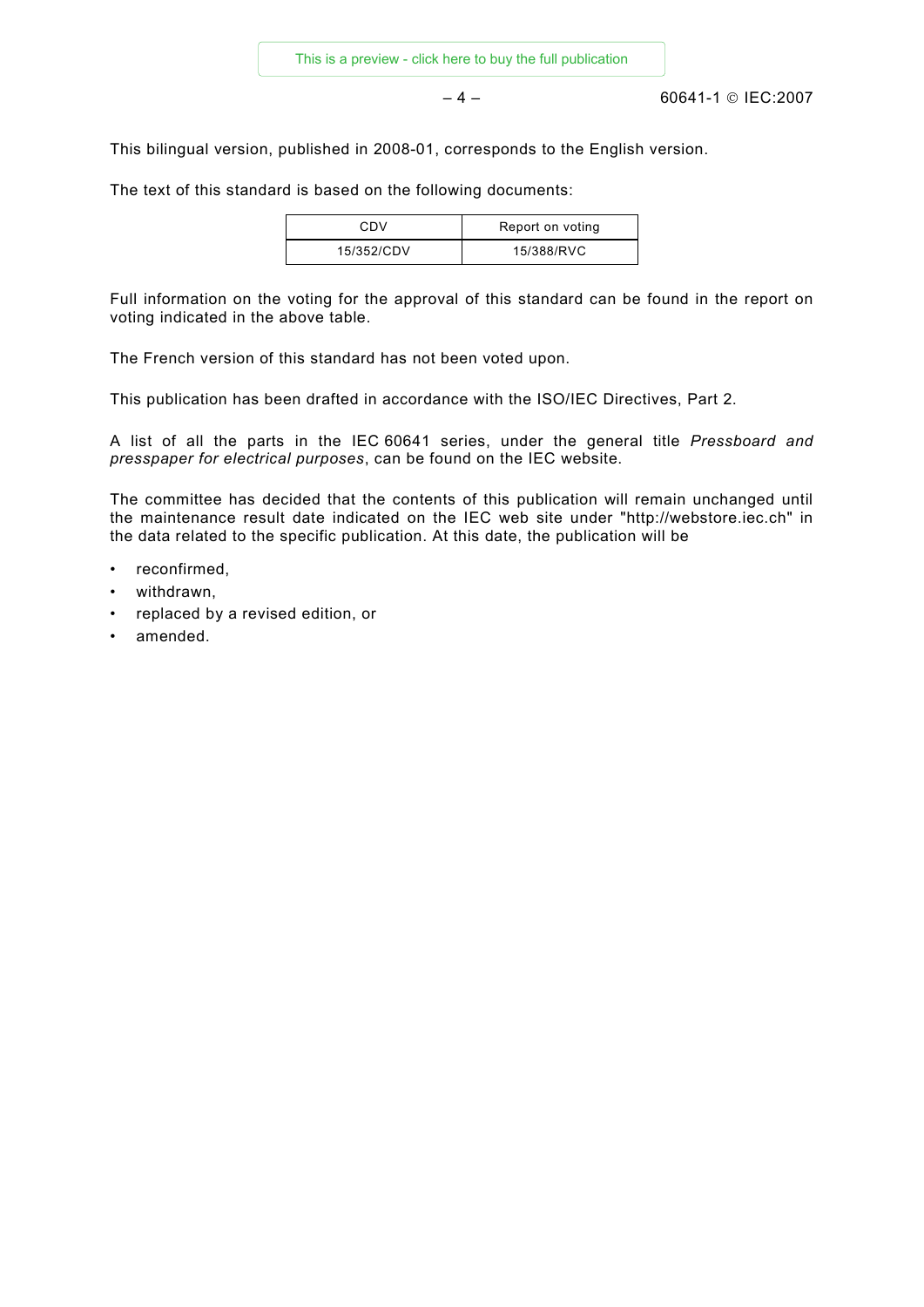<span id="page-4-0"></span>60641-1 © IEC:2007 – 5 –

# **PRESSBOARD AND PRESSPAPER FOR ELECTRICAL PURPOSES –**

## **Part 1: Definitions and general requirements**

#### **1 Scope**

This part of IEC 60641 contains definitions related to a classification of, and the general requirements to be fulfilled by, pressboard and presspaper for electrical purposes.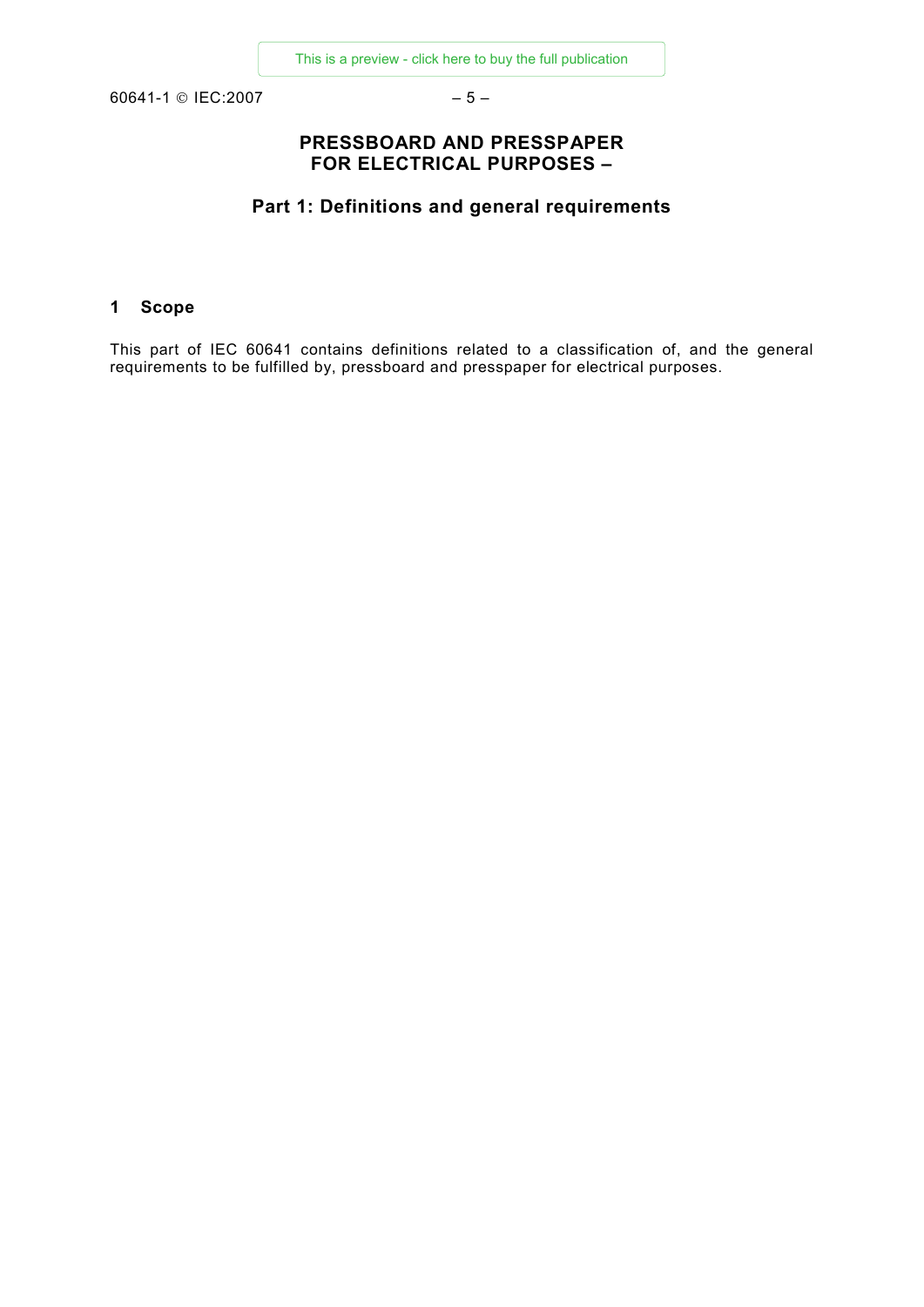$-10-$ 

60641-1 © CEI:2007

# SOMMAIRE

|--|

| $\overline{2}$ |     |  |
|----------------|-----|--|
| 3              |     |  |
| $\overline{4}$ |     |  |
|                | 4.1 |  |
|                | 4.2 |  |
|                | 4 3 |  |
| $5^{\circ}$    |     |  |
| 6              |     |  |
|                |     |  |
|                |     |  |
|                |     |  |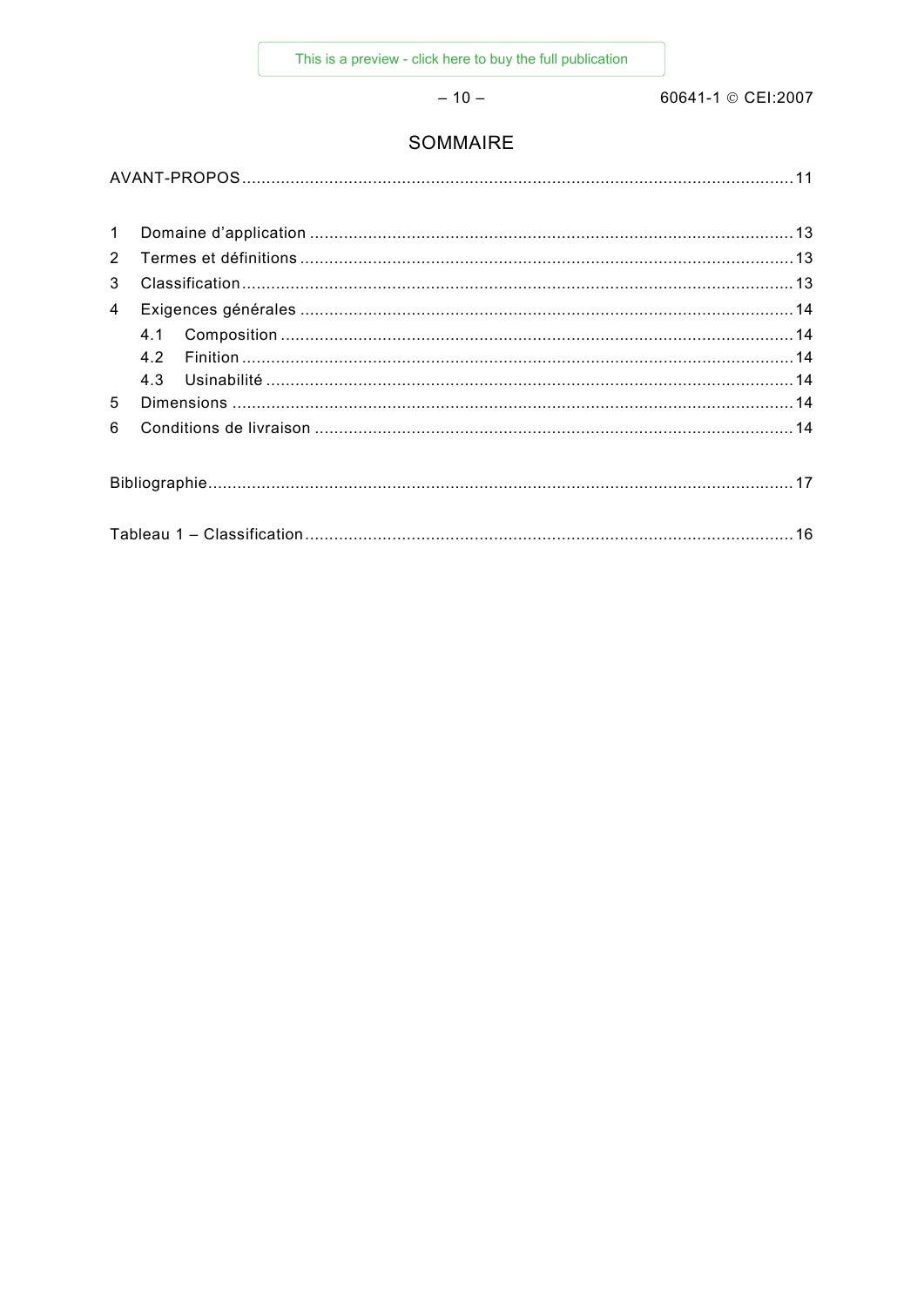<span id="page-6-0"></span>60641-1 © CEI:2007 – 11

#### COMMISSION ÉLECTROTECHNIQUE INTERNATIONALE  $\frac{1}{2}$  ,  $\frac{1}{2}$  ,  $\frac{1}{2}$  ,  $\frac{1}{2}$  ,  $\frac{1}{2}$  ,  $\frac{1}{2}$

### **CARTON COMPRIMÉ ET PAPIER COMPRIMÉ À USAGES ÉLECTRIQUES –**

#### **Partie 1: Définitions et exigences générales**

#### AVANT-PROPOS

- 1) La Commission Electrotechnique Internationale (CEI) est une organisation mondiale de normalisation composée de l'ensemble des comités électrotechniques nationaux (Comités nationaux de la CEI). La CEI a pour objet de favoriser la coopération internationale pour toutes les questions de normalisation dans les domaines de l'électricité et de l'électronique. A cet effet, la CEI – entre autres activités – publie des Normes internationales, des Spécifications techniques, des Rapports techniques, des Spécifications accessibles au public (PAS) et des Guides (ci-après dénommés "Publication(s) de la CEI"). Leur élaboration est confiée à des comités d'études, aux travaux desquels tout Comité national intéressé par le sujet traité peut participer. Les organisations internationales, gouvernementales et non gouvernementales, en liaison avec la CEI, participent également aux travaux. La CEI collabore étroitement avec l'Organisation Internationale de Normalisation (ISO), selon des conditions fixées par accord entre les deux organisations.
- 2) Les décisions ou accords officiels de la CEI concernant les questions techniques représentent, dans la mesure du possible, un accord international sur les sujets étudiés, étant donné que les Comités nationaux de la CEI intéressés sont représentés dans chaque comité d'études.
- 3) Les Publications de la CEI se présentent sous la forme de recommandations internationales et sont agréées comme telles par les Comités nationaux de la CEI. Tous les efforts raisonnables sont entrepris afin que la CEI s'assure de l'exactitude du contenu technique de ses publications; la CEI ne peut pas être tenue responsable de l'éventuelle mauvaise utilisation ou interprétation qui en est faite par un quelconque utilisateur final.
- 4) Dans le but d'encourager l'uniformité internationale, les Comités nationaux de la CEI s'engagent, dans toute la mesure possible, à appliquer de façon transparente les Publications de la CEI dans leurs publications nationales et régionales. Toutes divergences entre toutes Publications de la CEI et toutes publications nationales ou régionales correspondantes doivent être indiquées en termes clairs dans ces dernières.
- 5) La CEI n'a prévu aucune procédure de marquage valant indication d'approbation et n'engage pas sa responsabilité pour les équipements déclarés conformes à une de ses Publications.
- 6) Tous les utilisateurs doivent s'assurer qu'ils sont en possession de la dernière édition de cette publication.
- 7) Aucune responsabilité ne doit être imputée à la CEI, à ses administrateurs, employés, auxiliaires ou mandataires, y compris ses experts particuliers et les membres de ses comités d'études et des Comités nationaux de la CEI, pour tout préjudice causé en cas de dommages corporels et matériels, ou de tout autre dommage de quelque nature que ce soit, directe ou indirecte, ou pour supporter les coûts (y compris les frais de justice) et les dépenses découlant de la publication ou de l'utilisation de cette Publication de la CEI ou de toute autre Publication de la CEI, ou au crédit qui lui est accordé.
- 8) L'attention est attirée sur les références normatives citées dans cette publication. L'utilisation de publications référencées est obligatoire pour une application correcte de la présente publication.
- 9) L'attention est attirée sur le fait que certains des éléments de la présente Publication de la CEI peuvent faire l'objet de droits de propriété intellectuelle ou de droits analogues. La CEI ne saurait être tenue pour responsable de ne pas avoir identifié de tels droits de propriété et de ne pas avoir signalé leur existence.

La Norme internationale CEI 60641-1 a été établie par le comité d'études 15 de la CEI: Matériaux isolants électriques solides.

Cette deuxième édition annule et remplace la première édition publiée en 1979 et son amendement 1 (1993). Elle constitue une révision technique.

Les principales modifications par rapport à l'édition précédente sont indiquées ci-dessous:

- le type de finition de surface ne doit plus être spécifié dans la norme;
- les épaisseurs nominales fixes ont été remplacées par des épaisseurs préférentielles;
- les types B.6 et P.6 ont été remplacés mais les désignations ont été conservées;
- les types B.7 et P.7 ont été supprimés.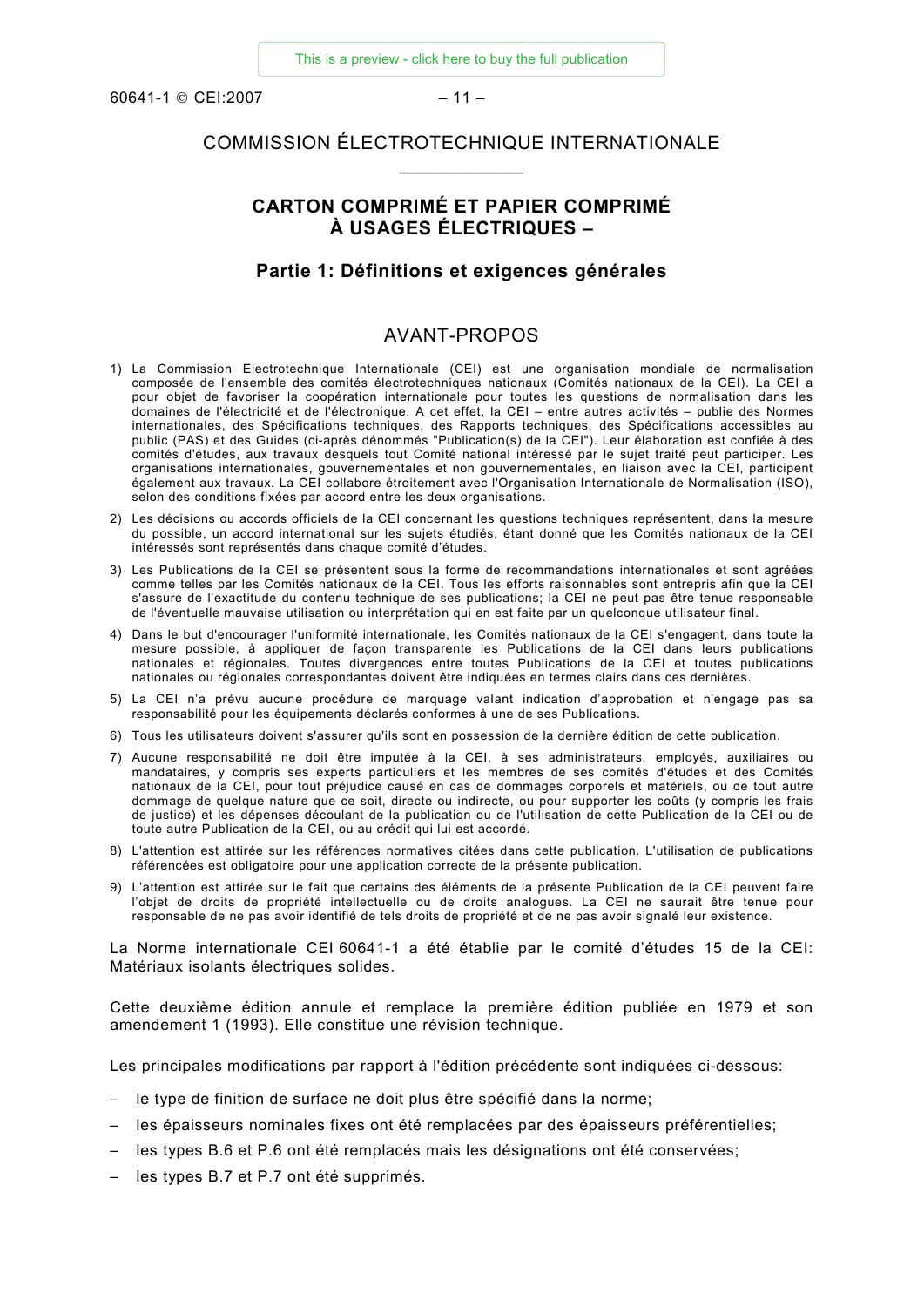Cette version bilingue, publiée en 2008-01, correspond à la version anglaise.

Le texte anglais de cette norme est issu des documents 15/352/CDV et 15/388/RVC.

Le rapport de vote 15/388/RVC donne toute information sur le vote ayant abouti à l'approbation de cette norme.

La version française de cette norme n'a pas été soumise au vote.

Cette publication a été rédigée selon les Directives ISO/CEI, Partie 2.

Une liste de toutes les parties de la série CEI 60641, présentée sous le titre général *Carton comprimé et papier comprimé à usages électriques*, peut être consultée sur le site web de la CEI.

Le comité a décidé que le contenu de cette publication ne sera pas modifié avant la date de maintenance indiquée sur le site web de la CEI sous "http://webstore.iec.ch" dans les données relatives à la publication recherchée. A cette date, la publication sera

- reconduite,
- supprimée,
- remplacée par une édition révisée, ou
- amendée.